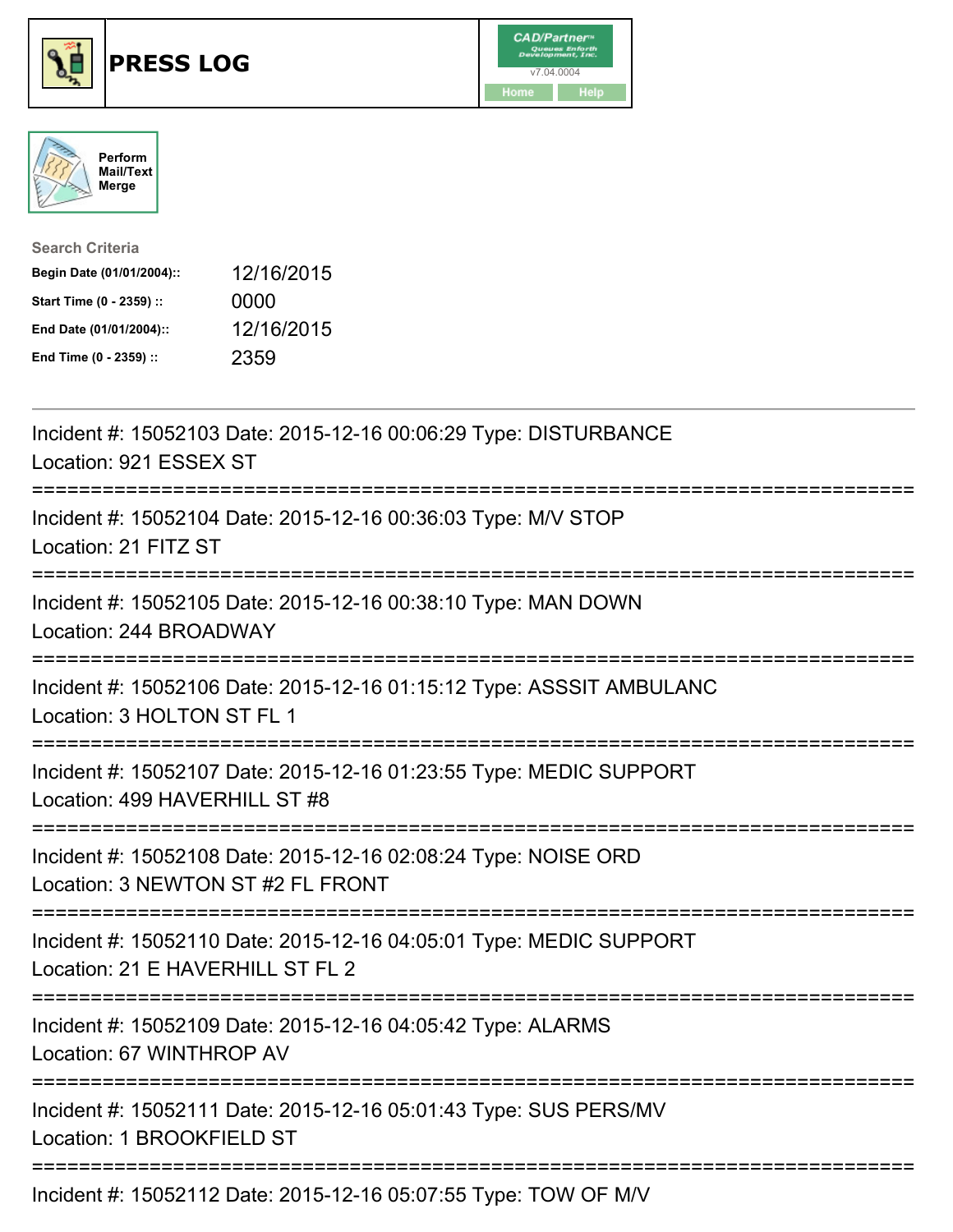Location: 564 ANDOVER ST

| Incident #: 15052113 Date: 2015-12-16 07:17:50 Type: ALARMS<br>Location: 92 LEROY AV                      |
|-----------------------------------------------------------------------------------------------------------|
| Incident #: 15052114 Date: 2015-12-16 07:19:18 Type: TRAINING<br>Location: CPOP OFFICE / 211 MERRIMACK ST |
| Incident #: 15052115 Date: 2015-12-16 07:25:01 Type: MAL DAMAGE<br>Location: WALK-IN / 382 S BROADWAY     |
| Incident #: 15052116 Date: 2015-12-16 07:29:20 Type: CLOSE STREET<br>Location: JACKSON ST & PARK ST       |
| Incident #: 15052117 Date: 2015-12-16 07:35:08 Type: B&E/MV/PAST<br>Location: 160 GARDEN ST               |
| Incident #: 15052118 Date: 2015-12-16 07:35:53 Type: ALARMS<br>Location: 65 MELVIN ST                     |
| Incident #: 15052119 Date: 2015-12-16 07:41:02 Type: CLOSE STREET<br>Location: MERRIMACK ST & PARKER ST   |
| Incident #: 15052120 Date: 2015-12-16 08:13:24 Type: CLOSE STREET<br>Location: MARKET ST & PARKER ST      |
| Incident #: 15052121 Date: 2015-12-16 08:16:21 Type: CLOSE STREET<br>Location: S UNION ST & WINTHROP AV   |
| Incident #: 15052122 Date: 2015-12-16 08:26:19 Type: MAL DAMAGE<br>Location: 194 GARDEN ST                |
| Incident #: 15052123 Date: 2015-12-16 08:56:25 Type: B&E/MV/PAST<br>Location: ESSEX ST & MILL ST          |
| Incident #: 15052124 Date: 2015-12-16 09:12:55 Type: M/V STOP<br>Location: WENDY'S / 99 WINTHROP AV       |
| Incident #: 15052125 Date: 2015-12-16 09:20:56 Type: WARRANT SERVE<br>Location: 337 WATER ST              |
| Incident #: 15052126 Date: 2015-12-16 09:28:19 Type: NOTIFICATION                                         |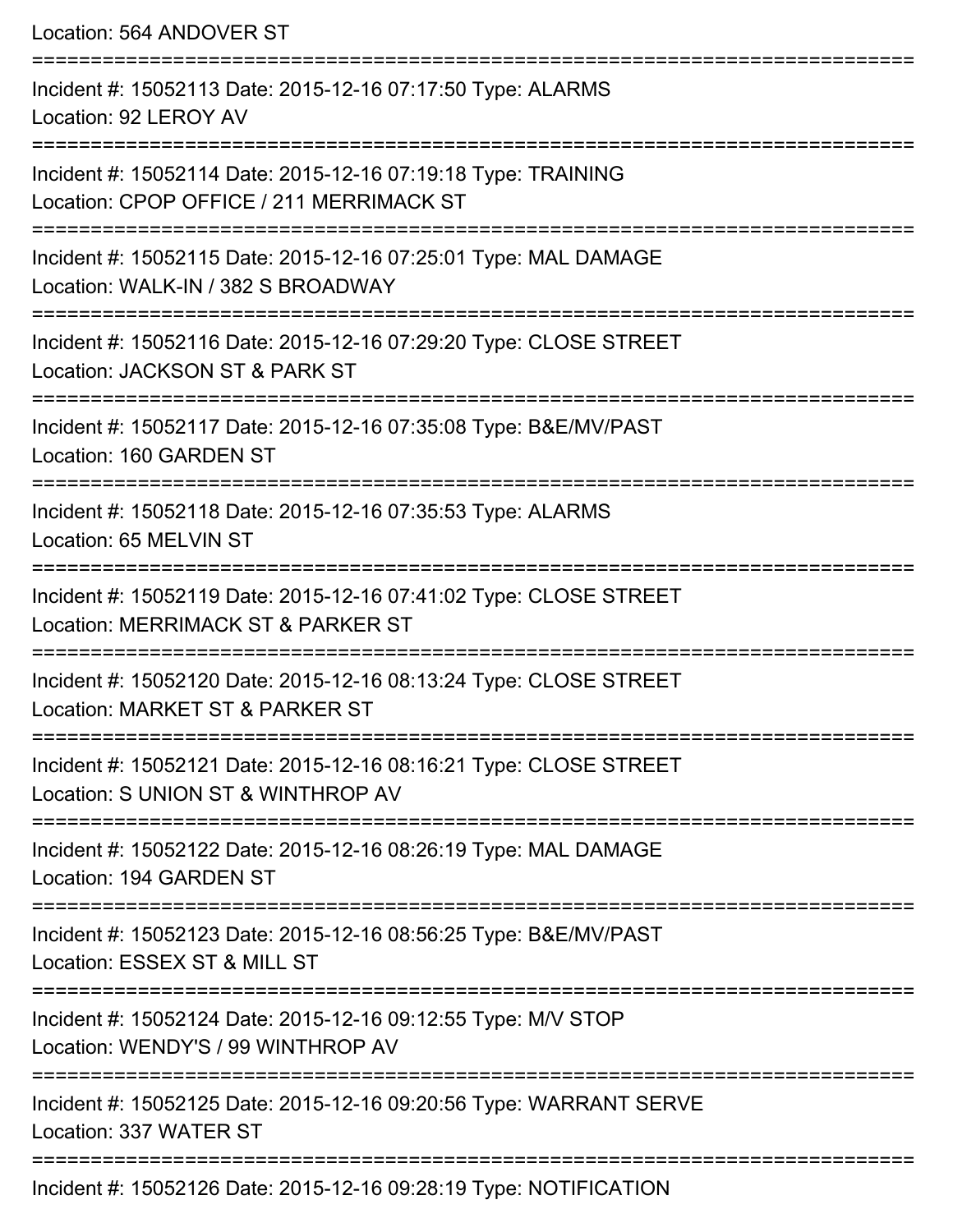| Incident #: 15052127 Date: 2015-12-16 09:34:36 Type: LOST PROPERTY<br>Location: 700 ESSEX ST                                                                                                                                                                                                                                                                                                                                                       |
|----------------------------------------------------------------------------------------------------------------------------------------------------------------------------------------------------------------------------------------------------------------------------------------------------------------------------------------------------------------------------------------------------------------------------------------------------|
| Incident #: 15052128 Date: 2015-12-16 09:41:06 Type: MEDIC SUPPORT<br><b>Location: 10 FLORENCE AV</b>                                                                                                                                                                                                                                                                                                                                              |
| Incident #: 15052130 Date: 2015-12-16 09:49:38 Type: MAL DAMAGE<br>Location: 6 DIAMOND ST                                                                                                                                                                                                                                                                                                                                                          |
| Incident #: 15052129 Date: 2015-12-16 09:59:57 Type: RECOV/STOL/MV<br>Location: CYPRESS AV & ESSEX ST                                                                                                                                                                                                                                                                                                                                              |
| Incident #: 15052131 Date: 2015-12-16 10:23:37 Type: RECOV/STOL/MV<br>Location: 69 SHAWSHEEN RD                                                                                                                                                                                                                                                                                                                                                    |
| Incident #: 15052132 Date: 2015-12-16 10:26:22 Type: SUS PERS/MV<br>Location: 6 INMAN ST                                                                                                                                                                                                                                                                                                                                                           |
| Incident #: 15052133 Date: 2015-12-16 10:27:07 Type: TOW OF M/V<br>Location: AMESBURY ST & COMMON ST                                                                                                                                                                                                                                                                                                                                               |
| Incident #: 15052134 Date: 2015-12-16 10:27:36 Type: PARK & WALK<br>Location: BROADWAY                                                                                                                                                                                                                                                                                                                                                             |
| Incident #: 15052135 Date: 2015-12-16 10:32:30 Type: DISTURBANCE<br>Location: 4 BERKELEY ST #APT4                                                                                                                                                                                                                                                                                                                                                  |
| Incident #: 15052136 Date: 2015-12-16 10:45:49 Type: INVEST CONT<br>Location: 9 OHIO AV #3                                                                                                                                                                                                                                                                                                                                                         |
| Incident #: 15052138 Date: 2015-12-16 10:56:00 Type: DISTURBANCE<br>Location: 12 METHUEN ST                                                                                                                                                                                                                                                                                                                                                        |
| Incident #: 15052137 Date: 2015-12-16 10:56:35 Type: M/V STOP<br>Location: ESSEX ST & WINTER ST                                                                                                                                                                                                                                                                                                                                                    |
| Incident #: 15052139 Date: 2015-12-16 10:58:14 Type: 209A/SERVE<br>Location: 9 EASTON ST                                                                                                                                                                                                                                                                                                                                                           |
| Incident #: 15052140 Date: 2015-12-16 11:03:51 Type: B&E/PAST<br>$\bigcap$ $\bigcup$ $\bigcap$ $\bigcap$ $\bigcap$ $\bigcap$ $\bigcap$ $\bigcap$ $\bigcap$ $\bigcap$ $\bigcap$ $\bigcap$ $\bigcap$ $\bigcap$ $\bigcap$ $\bigcap$ $\bigcap$ $\bigcap$ $\bigcap$ $\bigcap$ $\bigcap$ $\bigcap$ $\bigcap$ $\bigcap$ $\bigcap$ $\bigcap$ $\bigcap$ $\bigcap$ $\bigcap$ $\bigcap$ $\bigcap$ $\bigcap$ $\bigcap$ $\bigcap$ $\bigcap$ $\bigcap$ $\bigcap$ |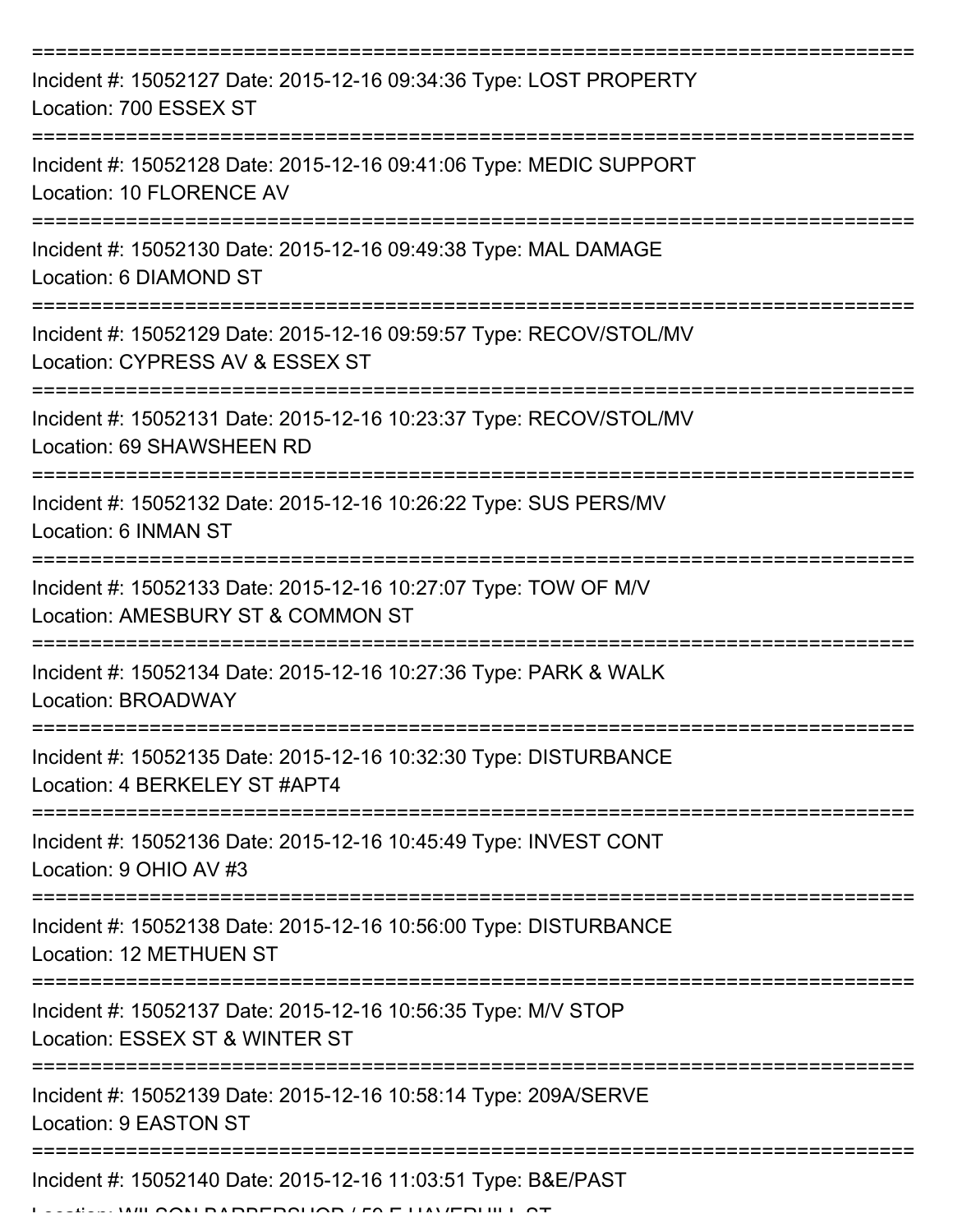| Incident #: 15052141 Date: 2015-12-16 11:08:33 Type: ANIMAL COMPL<br>Location: BONANZA MARKET / 181 JACKSON ST |
|----------------------------------------------------------------------------------------------------------------|
| Incident #: 15052142 Date: 2015-12-16 11:20:39 Type: DISTURBANCE<br>Location: MELROSE ST & WATER ST            |
| Incident #: 15052143 Date: 2015-12-16 11:21:59 Type: 209A/SERVE<br>Location: 143 MYRTLE ST                     |
| Incident #: 15052144 Date: 2015-12-16 11:23:06 Type: M/V STOP<br>Location: JEFFERSON ST & MT VERNON ST         |
| Incident #: 15052145 Date: 2015-12-16 11:26:23 Type: 209A/SERVE<br>Location: 162 MYRTLE ST                     |
| Incident #: 15052146 Date: 2015-12-16 11:28:26 Type: M/V STOP<br>Location: HAVERHILL ST & MAY ST               |
| Incident #: 15052147 Date: 2015-12-16 11:28:53 Type: ALARM/BURG<br>Location: 204 LAWRENCE ST #1                |
| Incident #: 15052148 Date: 2015-12-16 11:32:51 Type: DRUG VIO<br>Location: CEDAR ST & HAMPSHIRE ST             |
| Incident #: 15052149 Date: 2015-12-16 11:34:07 Type: TOW OF M/V<br>Location: CHANDLER ST & MEDFORD ST          |
| Incident #: 15052150 Date: 2015-12-16 11:37:27 Type: ALARM/BURG<br>Location: BLATENBURGER RESD / 27 BOURQUE ST |
| Incident #: 15052151 Date: 2015-12-16 11:46:54 Type: M/V STOP<br>Location: BROADWAY & COMMON ST                |
| Incident #: 15052152 Date: 2015-12-16 11:56:11 Type: TOW OF M/V<br>Location: AMESBURY ST & LAWRENCE ST         |
| Incident #: 15052153 Date: 2015-12-16 12:03:33 Type: FRAUD<br>Location: 94 S UNION ST                          |
| Incident #: 15052154 Date: 2015-12-16 12:29:34 Type: 209A/SERVE                                                |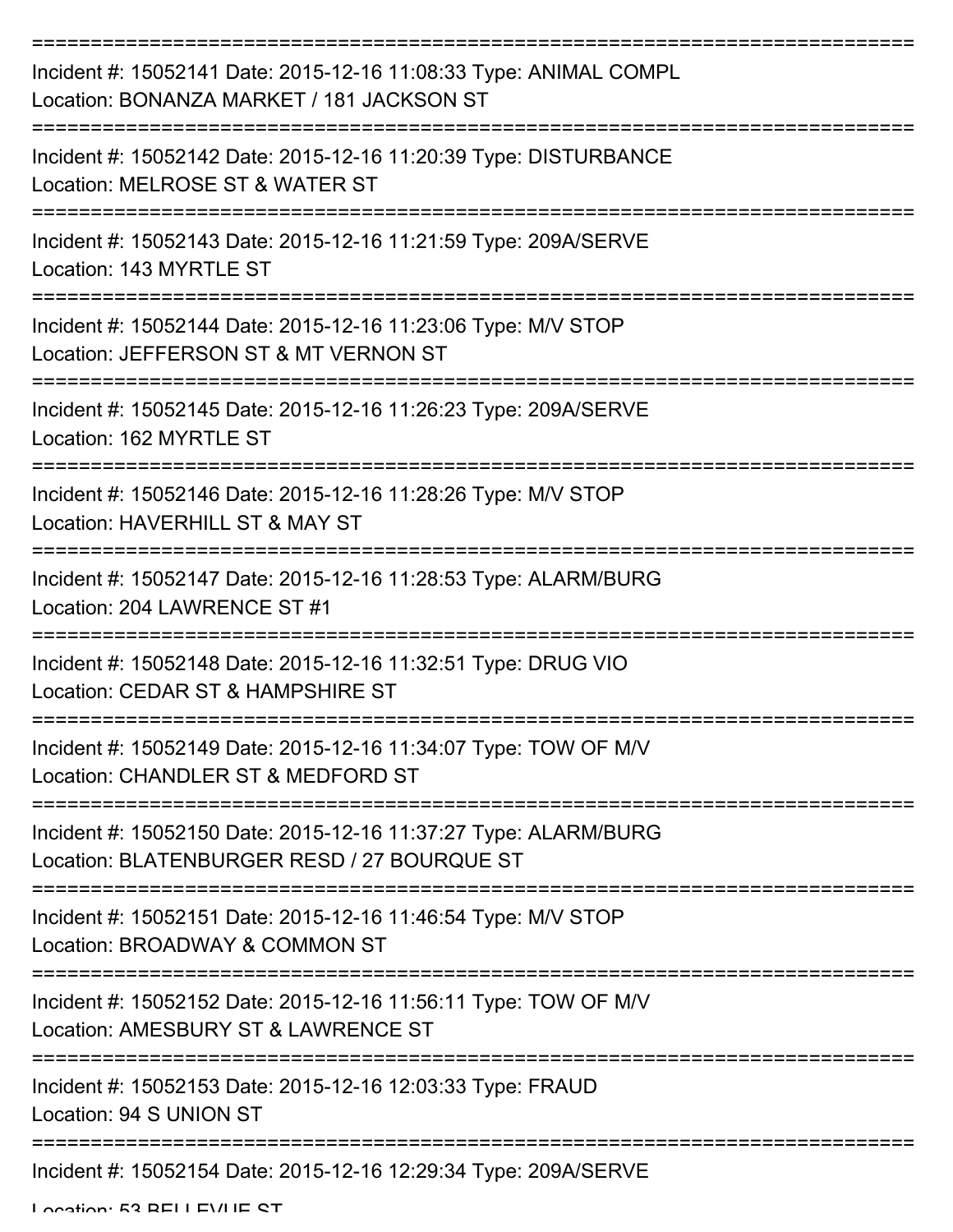| Incident #: 15052155 Date: 2015-12-16 12:30:48 Type: MISSING PERS<br>Location: 90 LOWELL ST                           |
|-----------------------------------------------------------------------------------------------------------------------|
| Incident #: 15052156 Date: 2015-12-16 12:38:55 Type: 209A/SERVE<br>Location: 5 ROYAL ST<br>------------------         |
| Incident #: 15052157 Date: 2015-12-16 12:45:01 Type: ANIMAL COMPL<br>Location: SUNOCO SERVICE, SANCHEZ / 599 BROADWAY |
| Incident #: 15052158 Date: 2015-12-16 12:52:51 Type: SERVE 209A<br>Location: 25 JORDAN ST                             |
| Incident #: 15052159 Date: 2015-12-16 12:53:24 Type: MISSING PERS<br>Location: 216 BAILEY ST                          |
| Incident #: 15052160 Date: 2015-12-16 13:02:16 Type: PARK & WALK<br>Location: BROADWAY                                |
| Incident #: 15052161 Date: 2015-12-16 13:12:02 Type: M/V STOP<br>Location: 75 COOLIDGE ST                             |
| Incident #: 15052162 Date: 2015-12-16 13:13:39 Type: M/V STOP<br>Location: ISLAND ST & UNION ST                       |
| Incident #: 15052164 Date: 2015-12-16 13:19:09 Type: SUS PERS/MV<br>Location: 3 WILLIAM ST                            |
| Incident #: 15052163 Date: 2015-12-16 13:20:27 Type: M/V STOP<br>Location: EVERETT ST & PACKARD ST                    |
| Incident #: 15052165 Date: 2015-12-16 13:23:39 Type: SHOPLIFTING<br>Location: MARKET BASKET / 700 ESSEX ST            |
| Incident #: 15052166 Date: 2015-12-16 13:58:17 Type: ALARM/BURG<br>Location: ALEJANDRO RESD / 4 RIVERVIEW PL          |
| Incident #: 15052167 Date: 2015-12-16 14:08:19 Type: MISSING PERS<br>Location: 233 HAVERHILL ST                       |
| Incident #: 15052168 Date: 2015-12-16 14:08:28 Type: INVESTIGATION<br>Location: EAMILY DOLLAD / 700 ECCEV CT          |

Location: FAMILY DOLLAR / 700 ESSEX ST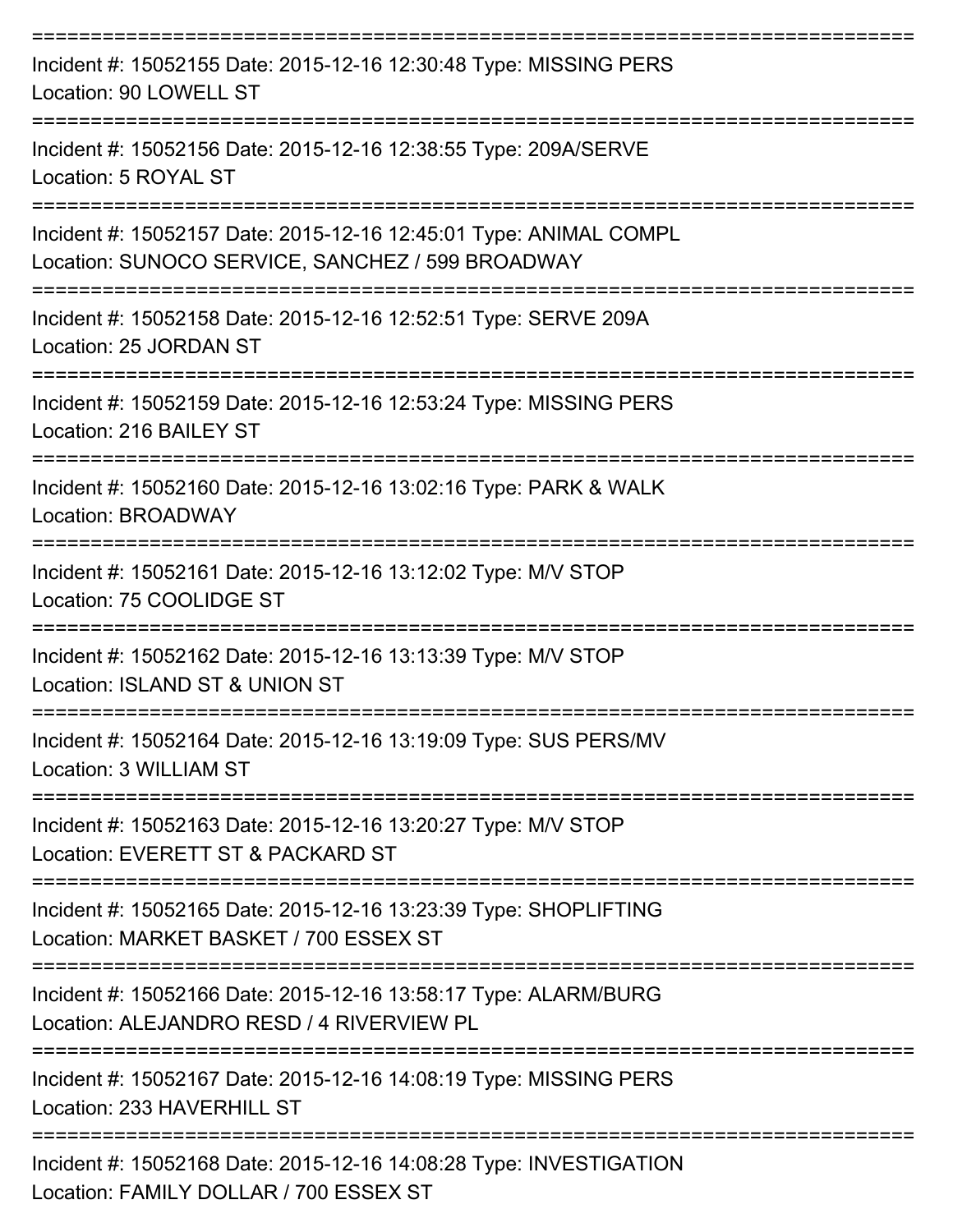| Incident #: 15052169 Date: 2015-12-16 14:14:38 Type: M/V STOP<br>Location: CANAL ST & JACKSON ST                                         |
|------------------------------------------------------------------------------------------------------------------------------------------|
| ========================<br>Incident #: 15052170 Date: 2015-12-16 14:28:25 Type: SHOPLIFTING<br>Location: WALGREENS / 135 BROADWAY       |
| Incident #: 15052171 Date: 2015-12-16 14:37:41 Type: M/V STOP<br>Location: PHILLIPS ST & SALEM ST<br>=================================== |
| Incident #: 15052172 Date: 2015-12-16 14:55:10 Type: NEIGHBOR PROB<br>Location: 350 HAVERHILL ST                                         |
| Incident #: 15052173 Date: 2015-12-16 15:04:45 Type: M/V STOP<br>Location: AMESBURY ST & COMMON ST<br>----------------                   |
| Incident #: 15052174 Date: 2015-12-16 15:19:24 Type: RECOV/STOL/MV<br>Location: 129 BOXFORD ST                                           |
| Incident #: 15052175 Date: 2015-12-16 15:20:15 Type: M/V STOP<br>Location: DONOVAN LIQUORS / 175 S BROADWAY                              |
| Incident #: 15052176 Date: 2015-12-16 15:25:37 Type: SUS PERS/MV<br>Location: 252 E HAVERHILL ST                                         |
| Incident #: 15052177 Date: 2015-12-16 15:40:12 Type: TOW OF M/V<br>Location: 296 ESSEX ST                                                |
| Incident #: 15052178 Date: 2015-12-16 15:46:23 Type: MAL DAMAGE<br>Location: 12 ATKINSON ST                                              |
| Incident #: 15052179 Date: 2015-12-16 15:48:10 Type: AUTO ACC/NO PI<br>Location: BASSWOOD ST & STEARNS AV                                |
| Incident #: 15052180 Date: 2015-12-16 16:06:10 Type: SUS PERS/MV<br>Location: 50 BROADWAY                                                |
| Incident #: 15052182 Date: 2015-12-16 16:22:29 Type: STOL/MV/PAS<br>Location: 621 COMMON ST                                              |
| Incident #: 15052181 Date: 2015-12-16 16:22:40 Type: AUTO ACC/UNK PI<br>Location: LEXINGTON ST & PARK ST                                 |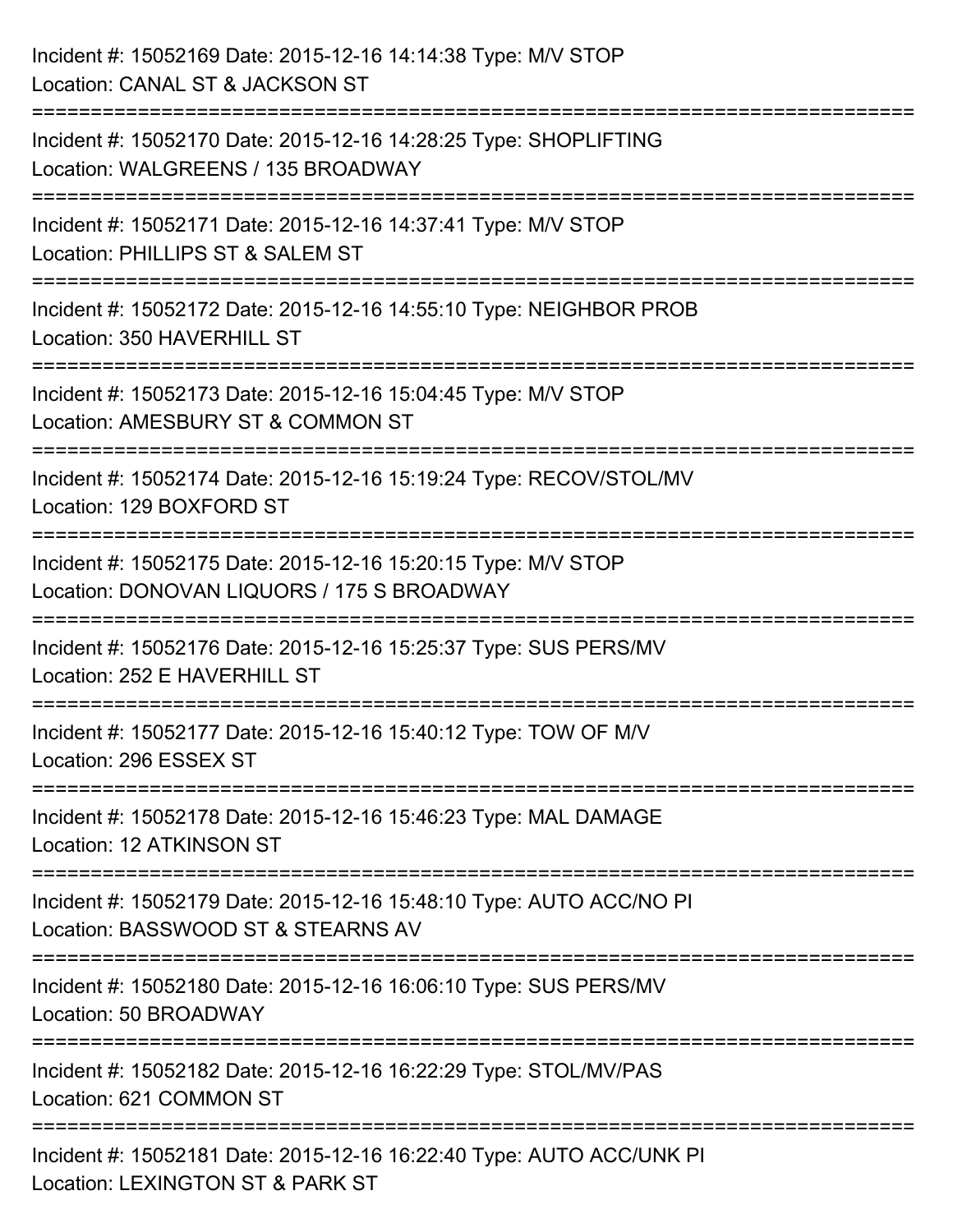| Incident #: 15052183 Date: 2015-12-16 16:26:33 Type: ANIMAL COMPL<br>Location: 31 JACKSON ST #APT6                                    |
|---------------------------------------------------------------------------------------------------------------------------------------|
| Incident #: 15052184 Date: 2015-12-16 16:40:19 Type: AUTO ACC/NO PI<br>Location: CANAL ST & MARSTON ST                                |
| Incident #: 15052185 Date: 2015-12-16 16:45:47 Type: AUTO ACC/NO PI<br>Location: MT VERNON ST & S BROADWAY<br>:====================== |
| Incident #: 15052186 Date: 2015-12-16 16:48:26 Type: SUS PERS/MV<br>Location: 29 RIDGE RD                                             |
| Incident #: 15052187 Date: 2015-12-16 17:10:51 Type: DOMESTIC/PROG<br>Location: 9 SALEM ST                                            |
| Incident #: 15052188 Date: 2015-12-16 17:16:32 Type: LOST PROPERTY<br>Location: BRUCE SCHOOL / 135 BUTLER ST                          |
| Incident #: 15052191 Date: 2015-12-16 17:26:03 Type: TRESPASSING<br>Location: 85 NEWBURY ST FL 1R                                     |
| Incident #: 15052189 Date: 2015-12-16 17:30:13 Type: SUS PERS/MV<br>Location: SUBWAY / 360 BROADWAY                                   |
| Incident #: 15052190 Date: 2015-12-16 17:31:29 Type: SUS PERS/MV<br>Location: 15 LENOX ST                                             |
| Incident #: 15052192 Date: 2015-12-16 17:38:02 Type: DISTURBANCE<br>Location: 26 WELLS ST                                             |
| Incident #: 15052193 Date: 2015-12-16 17:51:10 Type: DOMESTIC/PROG<br>Location: 48 UNION ST #2 FL 2                                   |
| Incident #: 15052194 Date: 2015-12-16 17:52:56 Type: DOMESTIC/PAST<br>Location: 87 ALDER ST FL 3                                      |
| Incident #: 15052195 Date: 2015-12-16 17:55:31 Type: M/V STOP<br>Location: S BROADWAY & SALEM ST                                      |
| Incident #: 15052196 Date: 2015-12-16 17:58:48 Type: M/V STOP<br>Location: 19 NEWBURY ST                                              |

===========================================================================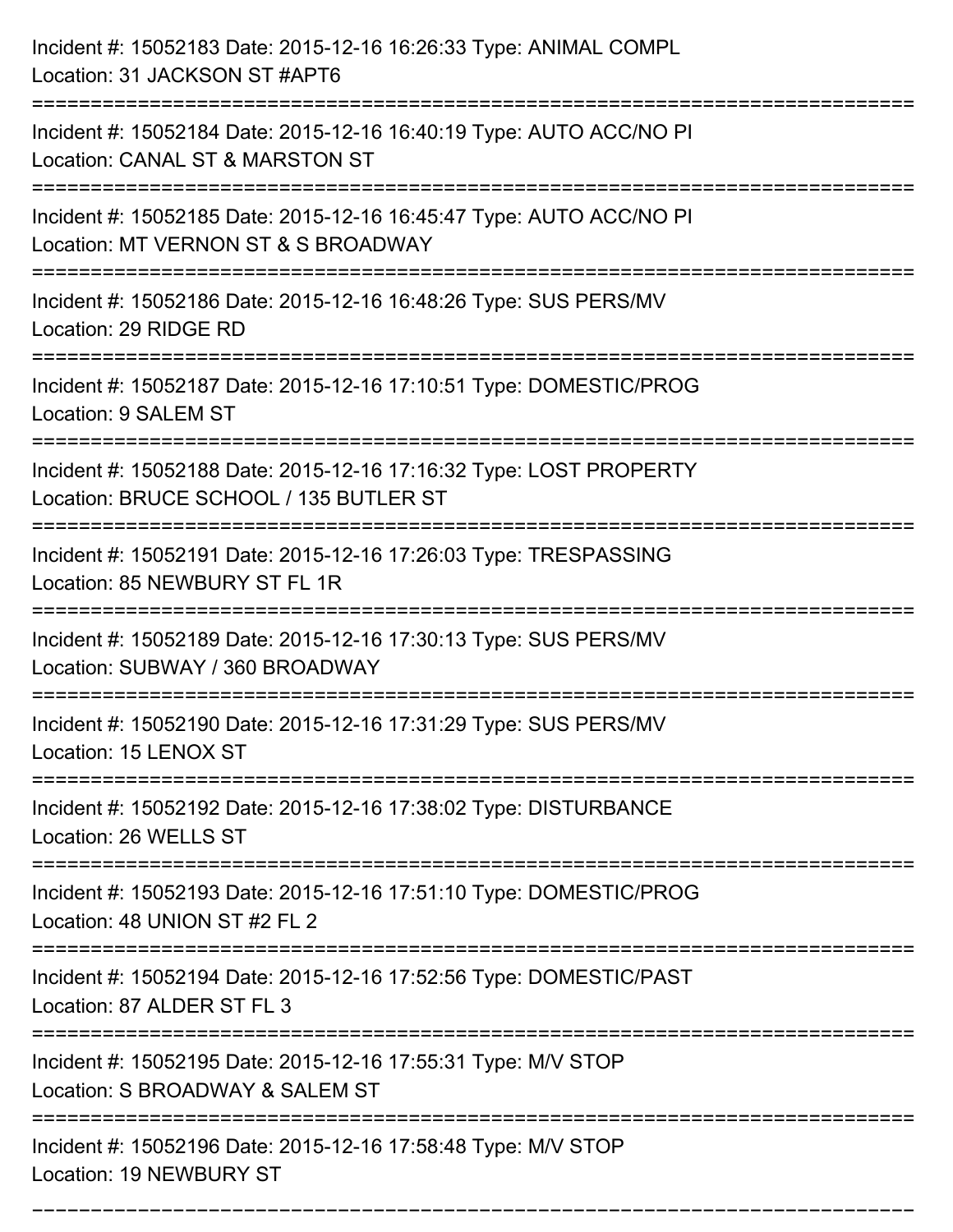| Incident #: 15052197 Date: 2015-12-16 18:18:15 Type: AUTO ACC/NO PI<br>Location: 139 PARK ST               |
|------------------------------------------------------------------------------------------------------------|
| Incident #: 15052198 Date: 2015-12-16 18:21:53 Type: MEDIC SUPPORT<br>Location: 375 HAVERHILL ST #4        |
| Incident #: 15052199 Date: 2015-12-16 18:31:25 Type: SUS PERS/MV<br>Location: S UNION ST & SALEM ST        |
| Incident #: 15052200 Date: 2015-12-16 18:36:40 Type: DOMESTIC/PROG<br>Location: 11 KRESS ST                |
| Incident #: 15052201 Date: 2015-12-16 19:00:09 Type: SUS PERS/MV<br>Location: 21 FOREST ST                 |
| Incident #: 15052202 Date: 2015-12-16 19:07:37 Type: VIO CITY ORD<br>Location: 7 LOGAN ST                  |
| Incident #: 15052203 Date: 2015-12-16 19:15:28 Type: B&E/PAST<br>Location: 202 S UNION ST #LEFT FL 2       |
| Incident #: 15052204 Date: 2015-12-16 19:20:03 Type: 209A/VIOLATION<br>Location: 15 BARNARD RD             |
| Incident #: 15052205 Date: 2015-12-16 19:27:56 Type: SUS PERS/MV<br>Location: GO 1 DOLLAR / 73 WINTHROP AV |
| Incident #: 15052206 Date: 2015-12-16 19:35:33 Type: ALARM/BURG<br>Location: 77 WINTHROP AV #A             |
| Incident #: 15052207 Date: 2015-12-16 19:41:10 Type: TRESPASSING<br>Location: 85 NEWBURY ST                |
| Incident #: 15052208 Date: 2015-12-16 20:05:23 Type: CK WELL BEING<br>Location: 2 HAMLET ST                |
| Incident #: 15052209 Date: 2015-12-16 20:16:06 Type: M/V STOP<br>Location: MARKET ST & S UNION ST          |
| Incident #: 15052210 Date: 2015-12-16 20:19:48 Type: FIGHT<br>Location: ALLEN ST & SUMMER ST               |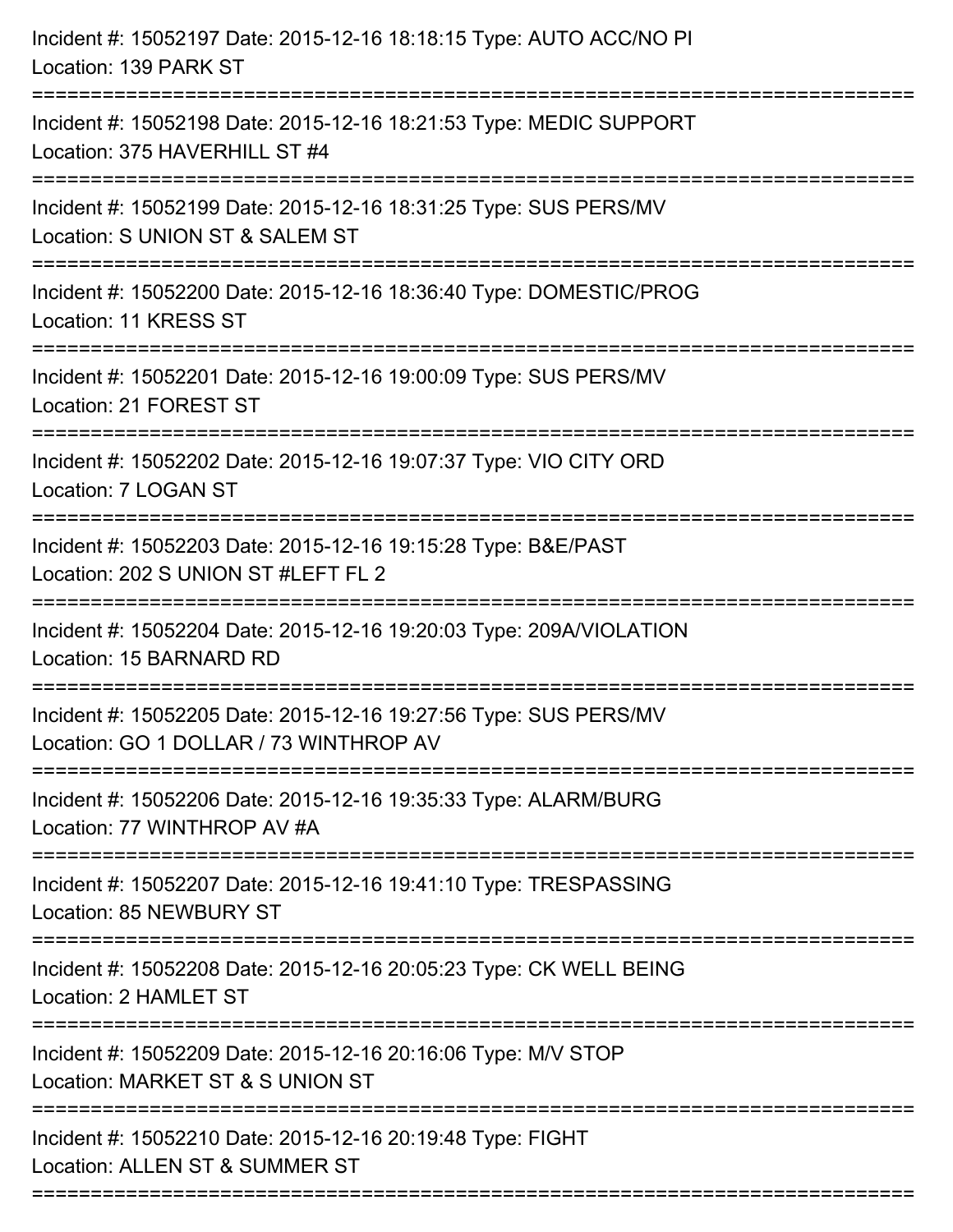Location: 362 ESSEX ST #301

| Incident #: 15052212 Date: 2015-12-16 20:31:00 Type: M/V STOP<br>Location: SUMMER ST & UNION ST                                                                             |
|-----------------------------------------------------------------------------------------------------------------------------------------------------------------------------|
| Incident #: 15052213 Date: 2015-12-16 20:34:57 Type: M/V STOP<br>Location: AMESBURY ST & ESSEX ST                                                                           |
| Incident #: 15052214 Date: 2015-12-16 20:57:19 Type: 911 HANG UP<br>Location: SEVEN ELEVEN / 99 HAMPSHIRE ST                                                                |
| Incident #: 15052215 Date: 2015-12-16 21:06:38 Type: SUS PERS/MV<br>Location: MCDONALDS / 599 ANDOVER ST                                                                    |
| Incident #: 15052216 Date: 2015-12-16 21:08:37 Type: M/V STOP<br>Location: ACTON ST & WEST ST                                                                               |
| Incident #: 15052217 Date: 2015-12-16 21:20:20 Type: M/V STOP<br>Location: 90 LOWELL ST                                                                                     |
| Incident #: 15052218 Date: 2015-12-16 21:46:42 Type: DOMESTIC/PROG<br>Location: 133 BAILEY ST #2                                                                            |
| Incident #: 15052219 Date: 2015-12-16 22:11:39 Type: ALARM/BURG<br>Location: DR. MICHAEL DIMAURO / 283 S BROADWAY                                                           |
| Incident #: 15052220 Date: 2015-12-16 22:14:06 Type: B&E/MV/PAST<br>Location: 275 ESSEX ST                                                                                  |
| ======================<br>==============================<br>Incident #: 15052221 Date: 2015-12-16 22:19:56 Type: SUS PERS/MV<br>Location: LAHEY CLINIC / 12 METHUEN ST FL 2 |
| Incident #: 15052222 Date: 2015-12-16 22:24:32 Type: DOMESTIC/PROG<br>Location: 513 S BROADWAY FL 2                                                                         |
| Incident #: 15052223 Date: 2015-12-16 22:28:13 Type: VIO CITY ORD<br>Location: 1 BICKNELL TER                                                                               |
| Incident #: 15052224 Date: 2015-12-16 23:12:05 Type: M/V STOP<br>Location: DURHAM ST & S BROADWAY                                                                           |
|                                                                                                                                                                             |